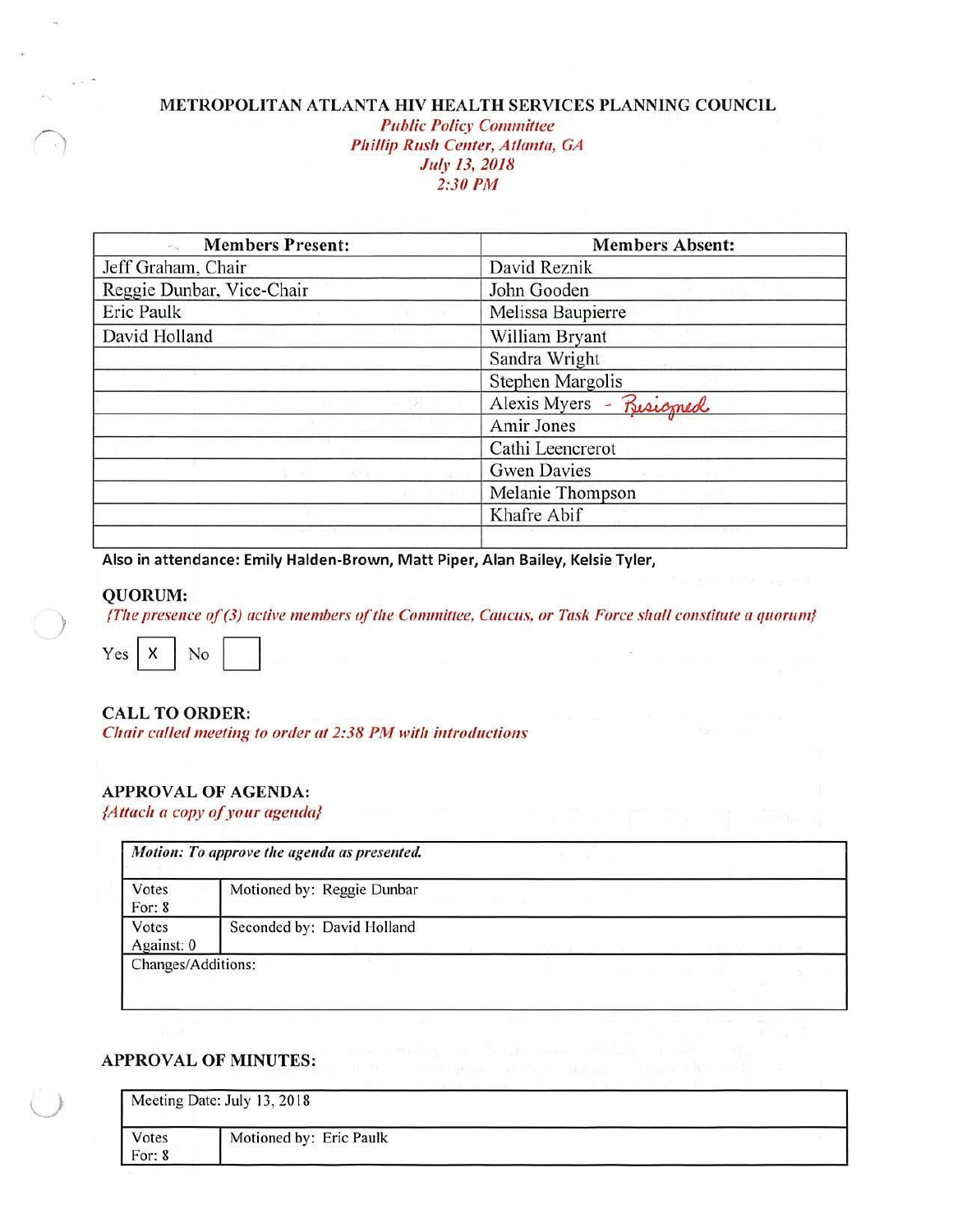• Change of Time for Meetings from 2:30 PM *to* 3 PM on the 2nd Friday of each month

## AGENDA ITEM # \_3\_\_ AGENDA ITEM: Federal Issues Update

*{Insert Agenda Number mu/* Item, *ex. A. B.* C., *l II. Ill., I. 2. 3. -* Indicate *"Old" or "New" Business*  with *a* check mark}}

|                                    | <b>Brief Summary of Discussion:</b> |                                                                                                                                                                                                                                                                                                                                                                                                                                                                                                                                                                                                                                                                                                                                      | Old                                          |
|------------------------------------|-------------------------------------|--------------------------------------------------------------------------------------------------------------------------------------------------------------------------------------------------------------------------------------------------------------------------------------------------------------------------------------------------------------------------------------------------------------------------------------------------------------------------------------------------------------------------------------------------------------------------------------------------------------------------------------------------------------------------------------------------------------------------------------|----------------------------------------------|
|                                    | Parenthood, etc.                    | Labor/HHS Aderholt Amendment- series of amendments tacked on during the<br>Labor/HHS Committee meeting, amendments about provisions, Planned                                                                                                                                                                                                                                                                                                                                                                                                                                                                                                                                                                                         | <b>Business</b>                              |
| ۰<br>۰<br>٠<br>$\bullet$           | (Clarification)                     | Media Coverage: Redirecting Ryan White funding to Fund for Refugees<br>Community Concern Expressed: DeKalb County Ryan White patients afraid of<br>retrieving medicine from clinics due to ICE, Clarification from Sandra Vinson<br>saying that Ryan White clinics serve undocumented patients as well and do not<br>police and that undocumented patients are eligible for Ryan White<br>Nat. AIDS Housing Coalition: How cities are managing HOPWA Funds; Atlanta<br>has 4 million dollars of unspent HOPWA Fund since 2012<br>Creating Google Form via email to sign up for sign up meetings with members of<br>Congress; send emails to agencies for meetings with members of Congress<br>age. The lifts recipit entrantificance | <b>New</b><br><b>Business</b><br>$\mathbf x$ |
|                                    | <b>Congressional Factsheets:</b>    |                                                                                                                                                                                                                                                                                                                                                                                                                                                                                                                                                                                                                                                                                                                                      |                                              |
|                                    |                                     |                                                                                                                                                                                                                                                                                                                                                                                                                                                                                                                                                                                                                                                                                                                                      |                                              |
| Motion: N/A<br>Action to be taken: |                                     |                                                                                                                                                                                                                                                                                                                                                                                                                                                                                                                                                                                                                                                                                                                                      |                                              |
|                                    |                                     |                                                                                                                                                                                                                                                                                                                                                                                                                                                                                                                                                                                                                                                                                                                                      |                                              |
| # of Votes<br>For:                 | # of Votes<br>Against:              | Motioned By:                                                                                                                                                                                                                                                                                                                                                                                                                                                                                                                                                                                                                                                                                                                         | Motio<br>Motio<br>$\mathbf n$<br>n           |

*)* 

AGENDA ITEM # \_4\_ AGENDA ITEM: State Issues Update

 $\mathbf{I}$ 

*{Insert Agenda Number mu/ item, ex. A. B.* C., *1. 11. III., 1. 2. 3. - indicate "Old" or "New" Business*  with *a* check mark}}

|           | <b>Brief Summary of Discussion:</b>                                                                                                                                                                                  | Old                           |
|-----------|----------------------------------------------------------------------------------------------------------------------------------------------------------------------------------------------------------------------|-------------------------------|
| $\bullet$ | Review Omnibus Bill Discussion: List of issues gathered from the community<br>Medicaid Expansion Update: Agencies doing voter education on the Medicaid<br>Expansion, Polling to release in two weeks about Medicaid | <b>Business</b>               |
|           |                                                                                                                                                                                                                      | <b>New</b><br><b>Business</b> |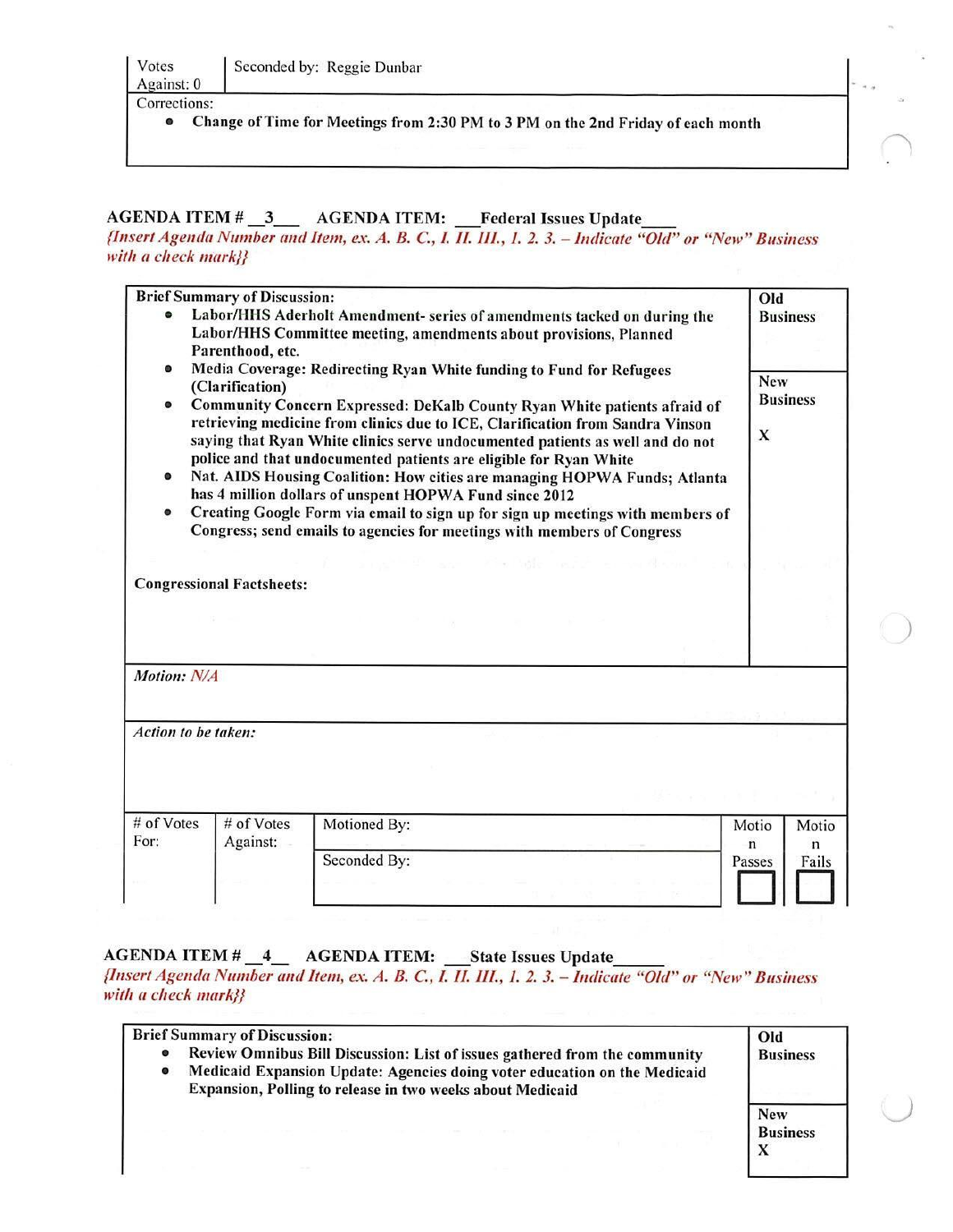| Motion: N/A         |                        |              |      | <b>British Market</b> |            |
|---------------------|------------------------|--------------|------|-----------------------|------------|
| Action to be taken: |                        |              |      |                       |            |
|                     |                        |              |      |                       |            |
| # of Votes<br>For:  | # of Votes<br>Against: | Motioned By: | -- 1 | Motio<br>n            | Motio<br>n |

# AGENDA ITEM # \_\_5\_ AGENDA ITEM: \_\_Housing Issues

*)* 

*{Insert Agenda Number mu! Item, ex. A. B.* C., *L lJ. Ill., J. 2. 3. -* Indicate *"Old" or "New"* Business *with a check mark}}* 

| $\bullet$            | <b>Brief Summary of Discussion:</b> | Housing Updates: Meeting with Office of Grants Management about the Rules<br>around scoring HOPWA agencies; many agencies have started housing projects and<br>are concerned about funding for end of year due to the confusion around the | Old<br><b>Business</b>      |                     |
|----------------------|-------------------------------------|--------------------------------------------------------------------------------------------------------------------------------------------------------------------------------------------------------------------------------------------|-----------------------------|---------------------|
|                      |                                     | Annual Action Plan; message from Office of Grants Management about exclusion<br>of community involvement from the scoring process, yet a federal violation of HUD                                                                          | New<br><b>Business</b><br>X |                     |
| Motion:              |                                     |                                                                                                                                                                                                                                            |                             |                     |
| Action to be taken:  |                                     |                                                                                                                                                                                                                                            |                             |                     |
| $#$ of Votes<br>For: | $#$ of Votes<br>Against:            | Motioned By:                                                                                                                                                                                                                               | Motio<br>n<br>Passes        | Motio<br>n<br>Fails |
|                      |                                     | Seconded By:                                                                                                                                                                                                                               |                             |                     |

 $AGENDA$  ITEM  $\#$  \_\_6\_ AGENDA ITEM: \_\_\_Other Issues & Announcements

*{Insert Agenda Number and Item, ex. A. B.* C., *I. II.* Ill., *1. 2. 3. - Indicate "Old" or "New"* Business *with a check mark}}* 

| Fulton County HIV/AIDS Policy Advisory Committee: Permanency of committee<br>$\bullet$<br>established, meetings have not started, Jeff will speak to Chairman Pitts about<br>starting the committee |                               |
|-----------------------------------------------------------------------------------------------------------------------------------------------------------------------------------------------------|-------------------------------|
|                                                                                                                                                                                                     |                               |
|                                                                                                                                                                                                     | <b>New</b><br><b>Business</b> |
|                                                                                                                                                                                                     | $\bf{x}$                      |